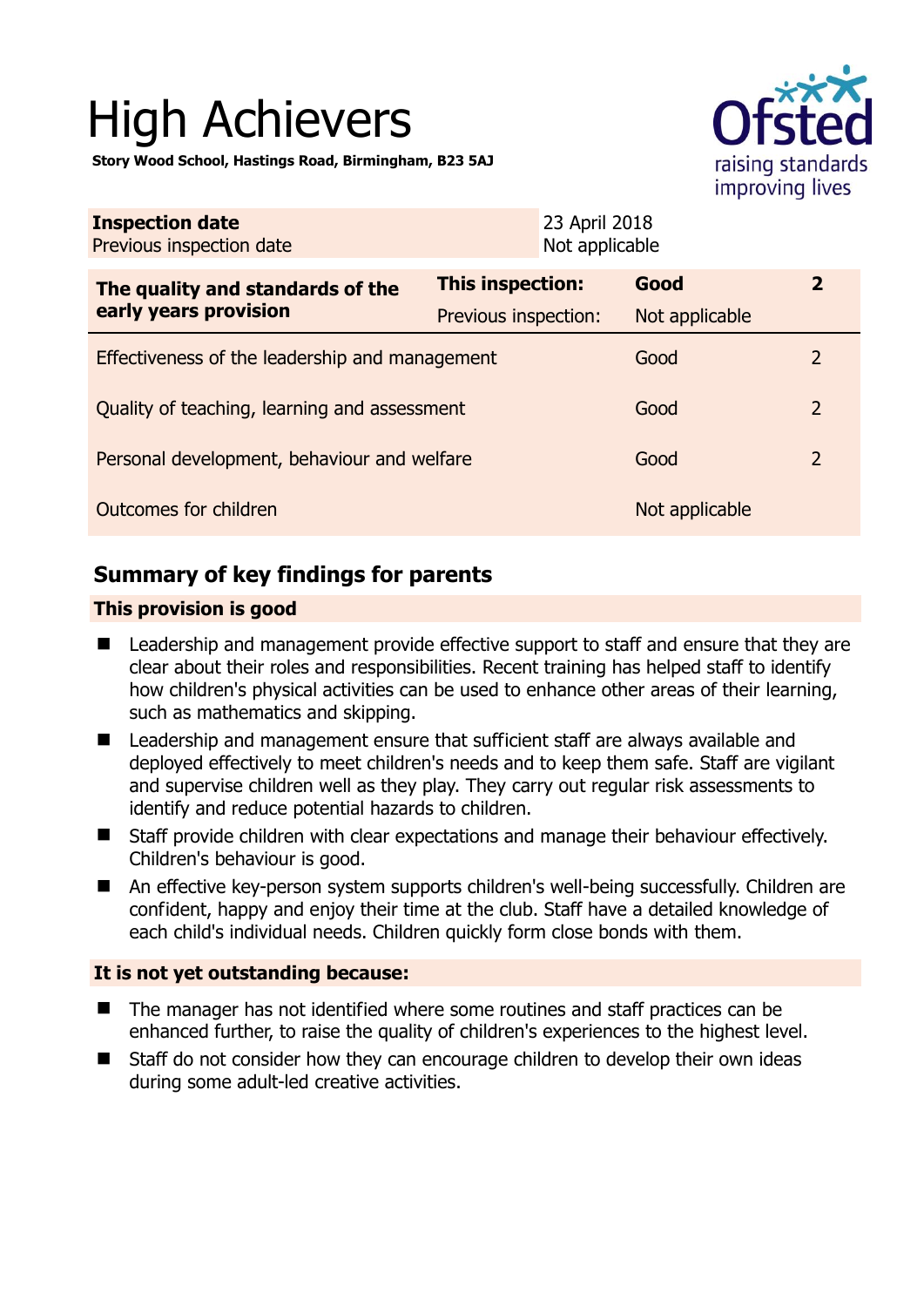## **What the setting needs to do to improve further**

#### **To further improve the quality of the early years provision the provider should:**

- monitor routines and children's play experiences more closely, to identify how these can be enhanced further to raise the quality of the provision to the highest level
- increase the opportunities for children to explore their own creative ideas.

#### **Inspection activities**

- $\blacksquare$  The inspector visited areas of the premises used by the club.
- The inspector held discussions about the children's achievements and how they engage in their play.
- The inspector spoke to parents and children and took account of their views.
- The inspector spoke with staff about their understanding of safeguarding.
- The inspector sampled documentation including policies, children's records and staff qualifications.

#### **Inspector**

Anne Clifft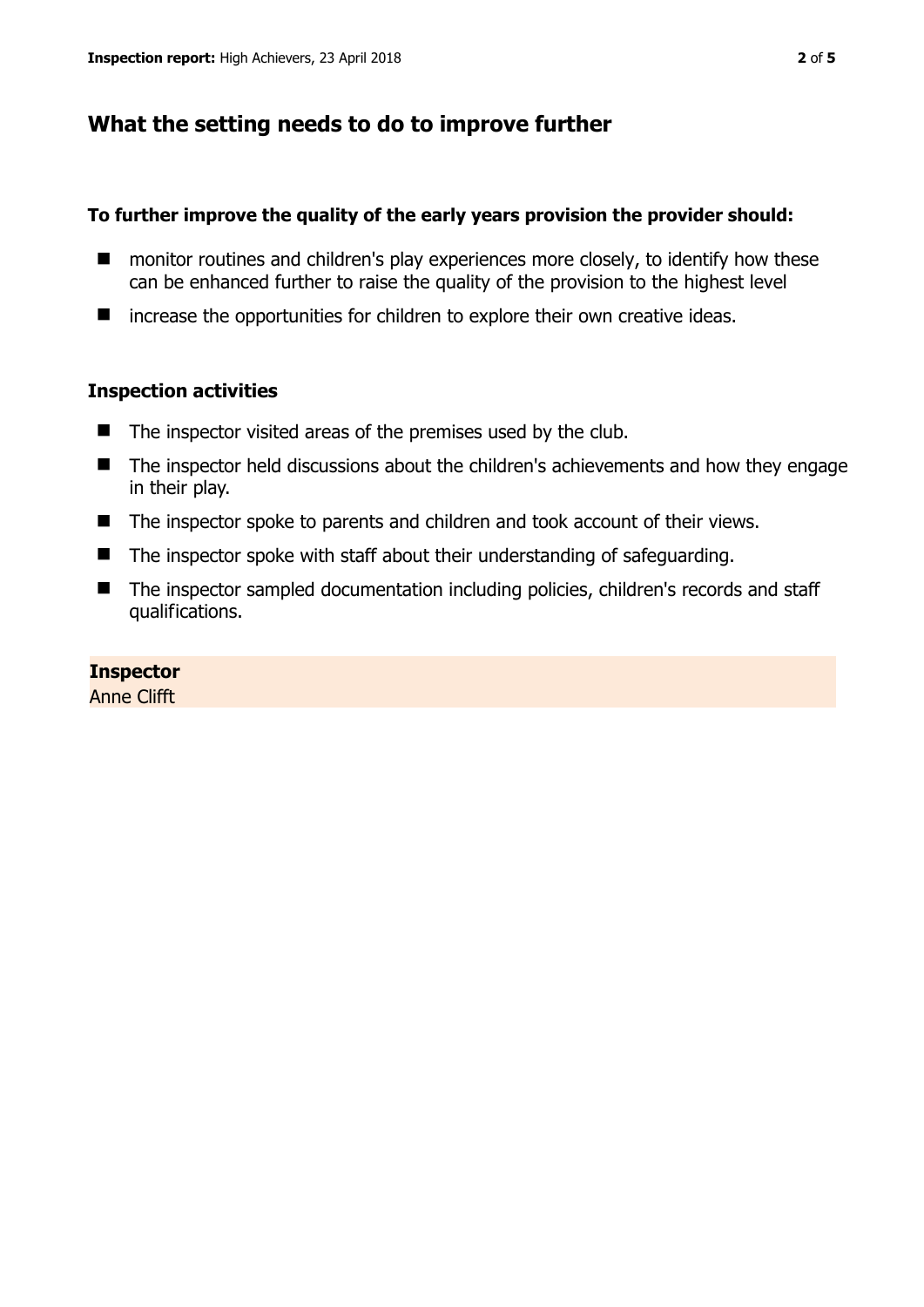## **Inspection findings**

#### **Effectiveness of the leadership and management is good**

Safeguarding is effective. All staff have high regard for children's safety. Staff receive training to help them to recognise signs that indicate children may be at risk of harm. They understand how to report any concerns to protect children's welfare. Leadership and management follow safe recruitment procedures, such as obtaining references and making suitability checks. Self-evaluation is effective. Leadership and management are committed to providing quality opportunities for children and value the contributions of children, staff and parents. Staff have good partnerships with parents and the school that children attend. They communicate effectively with them to exchange information about children's well-being and needs.

#### **Quality of teaching, learning and assessment is good**

Staff provide a good range of activities that complements children's learning at school successfully. They regularly observe children and get to know their interests and achievements well. Staff support children's communication skills well and conversation flows freely as children share their experiences. Children talk confidently about their accomplishments in their personal interests. Children enjoy joining in with listening games and follow instructions well. They sustain their attention as they play board games and use their mathematical understanding. They benefit from opportunities to practise their literacy skills, such as letter writing and enjoy relaxing with books. Staff provide children with good opportunities to be physically active. Children enjoy friendly competition as they complete assault courses and practise their balancing, climbing and agility.

#### **Personal development, behaviour and welfare are good**

Staff encourage children to gain an awareness of the differences and similarities between themselves and others. Children learn about celebrations from around the world. Staff prioritise children's emotional well-being. Staff support children's self-esteem and consistently praise their efforts. They are friendly, supportive and attentive to children's needs. Children benefit from activities that help them to gain a deeper awareness of their feelings and those of others. They consider how they might respond in a range of scenarios. Staff provide good opportunities for children to be independent. Children help to prepare snacks, such as making salad sandwiches. They learn about keeping themselves safe, such as following good hygiene routines. Children demonstrate good social skills and interact harmoniously with their friends as they complete activities together.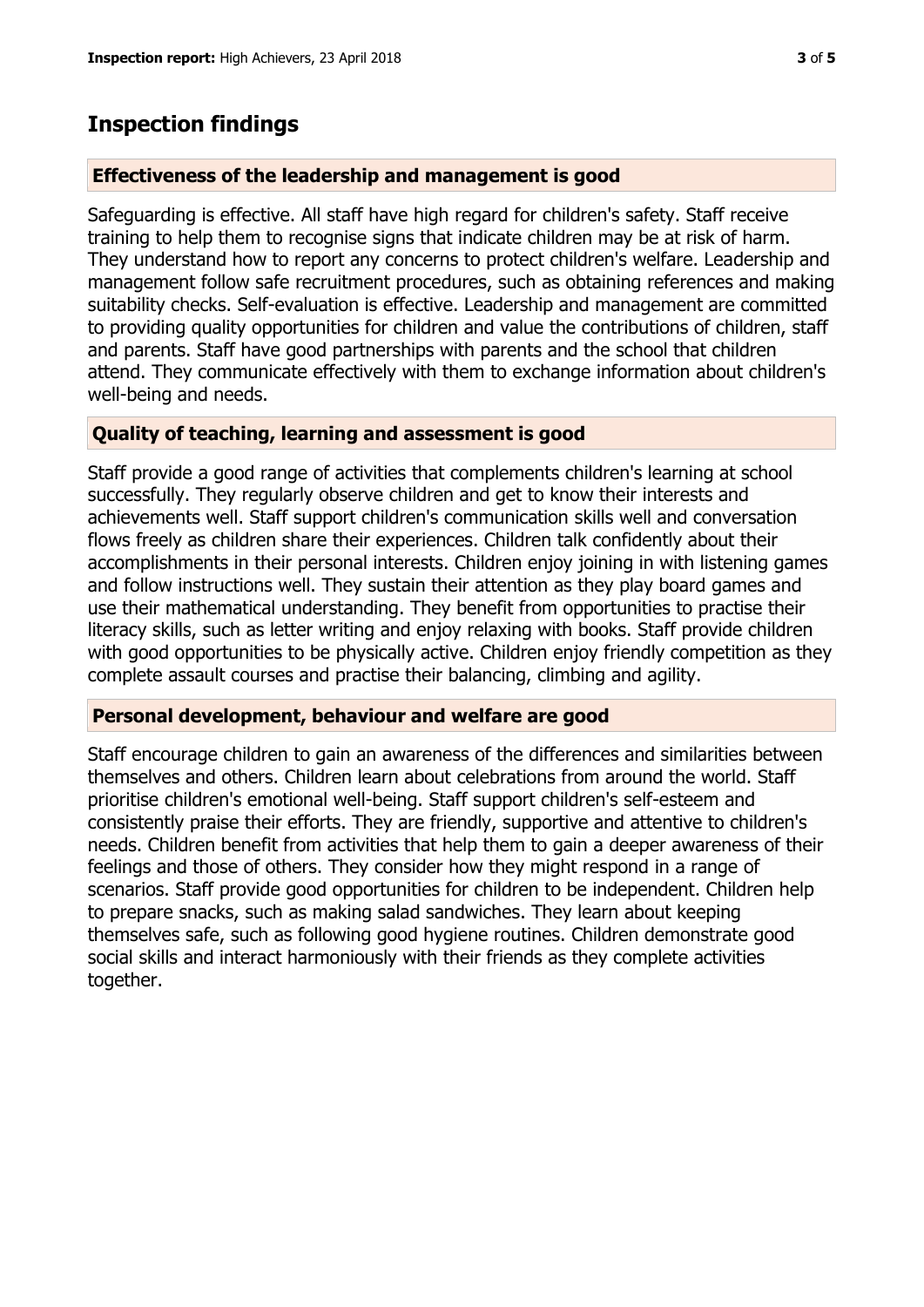## **Setting details**

| Unique reference number                             | EY500283                                                                             |  |
|-----------------------------------------------------|--------------------------------------------------------------------------------------|--|
| <b>Local authority</b>                              | Birmingham                                                                           |  |
| <b>Inspection number</b>                            | 1049080                                                                              |  |
| <b>Type of provision</b>                            | Out of school provision                                                              |  |
| Day care type                                       | Childcare - Non-Domestic                                                             |  |
| <b>Registers</b>                                    | Early Years Register, Compulsory Childcare<br>Register, Voluntary Childcare Register |  |
| Age range of children                               | $4 - 8$                                                                              |  |
| <b>Total number of places</b>                       | 30                                                                                   |  |
| <b>Number of children on roll</b>                   | 11                                                                                   |  |
| <b>Name of registered person</b>                    | High Achievers Community Interest Company                                            |  |
| <b>Registered person unique</b><br>reference number | RP901202                                                                             |  |
| Date of previous inspection                         | Not applicable                                                                       |  |
| <b>Telephone number</b>                             | 07958 306 738                                                                        |  |

High Achievers registered in 2016. The after-school club operates Monday to Friday from 3.30pm to 5.45pm, during school term time. There are three members of staff, of whom two hold relevant qualifications at level 3.

This inspection was carried out by Ofsted under sections 49 and 50 of the Childcare Act 2006 on the quality and standards of provision that is registered on the Early Years Register. The registered person must ensure that this provision complies with the statutory framework for children's learning, development and care, known as the early years foundation stage.

Any complaints about the inspection or the report should be made following the procedures set out in the guidance 'Complaints procedure: raising concerns and making complaints about Ofsted', which is available from Ofsted's website: www.gov.uk/government/organisations/ofsted. If you would like Ofsted to send you a copy of the guidance, please telephone 0300 123 4234, or email enquiries@ofsted.gov.uk.